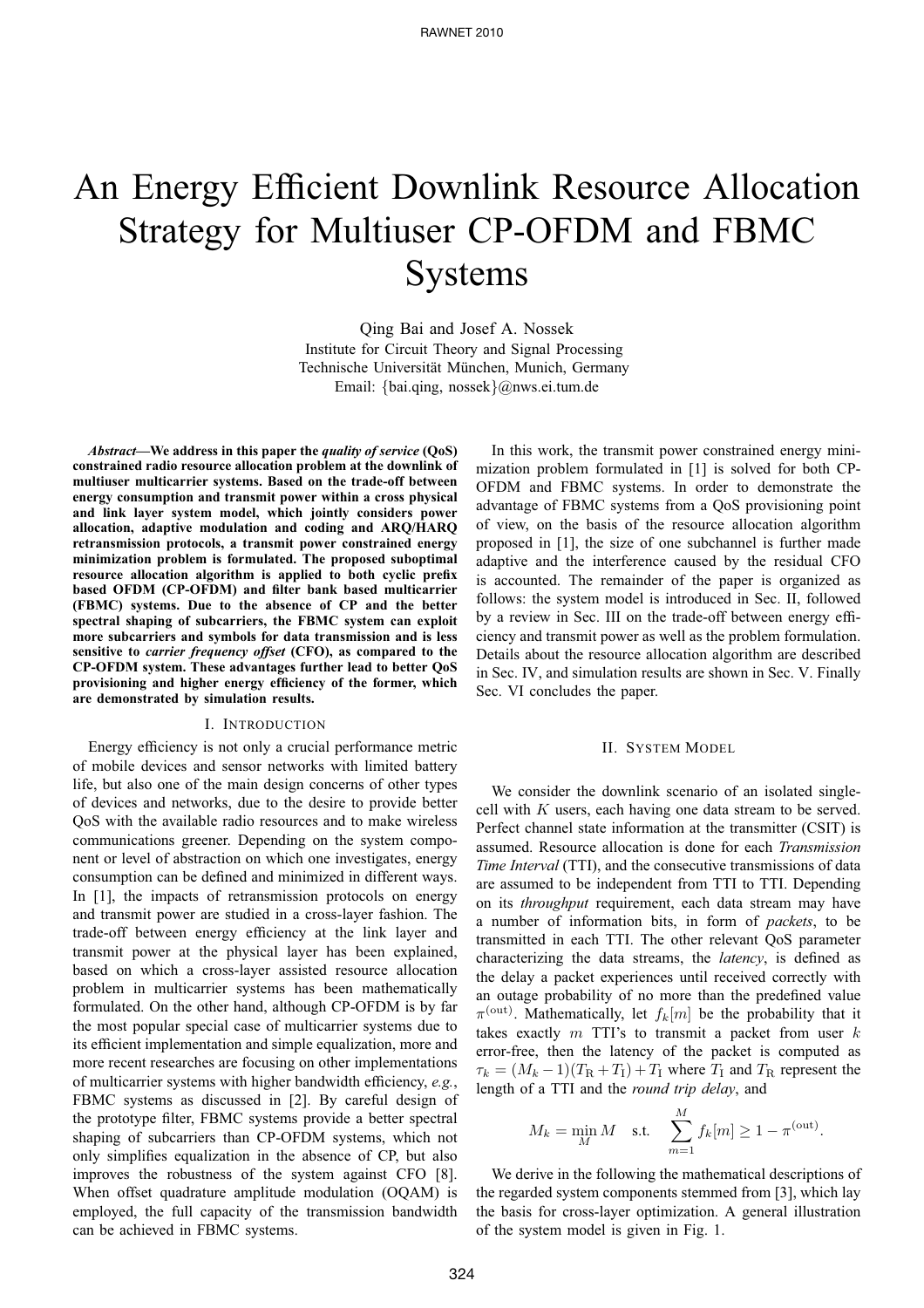

Figure 1. System model over one subchannel

#### *A. Channel Model*

The downlink broadcast channel is modeled as frequencyselective fading over the total system bandwidth and frequency-flat fading over each subcarrier. A *subchannel* is defined as a chunk of  $N_c$  adjacent subcarriers, where  $N_c$ can be adaptive but the bandwidth of one subchannel must be smaller than the channel coherence bandwidth, so that the channel gains over one subchannel can be averaged. Assuming that one TTI contains  $N<sub>s</sub>$  symbols for data transmission, we define the *minimum allocation unit* (MAU) as an allocation region of one subchannel in the frequency dimension by one TTI in the time dimension, which contains  $N_cN_s$  symbols. This means that the assignment of one MAU is exclusive to one user, and one channel gain value is used for one MAU.

Let  $H_{k,n}$  be the average channel coefficient of user k on subchannel  $n$ , and  $p_n$  be the power allocated on subchannel  $n$  which is equally distributed to each subcarrier in the subchannel. Also we let the white Gaussian noise power on one subcarrier at the receiver of user k be  $\sigma_k^2$ , which leads to a noise power of  $N_c \sigma_k^2$  on one subchannel. When assigned to user k and with *intercarrier interference* (ICI) neglected, the *signal-to-noise-ratio* (SNR) on subchannel n can be computed as

$$
\gamma_{k,n} = \frac{|H_{k,n}|^2}{N_{\rm c}\sigma_k^2} \cdot p_n.
$$

In the next subsections we drop the subscripts  $k$  and  $n$  for simplicity.

#### *B. FEC coding and modulation*

We assume that modulation and coding across the subchannels are done independently, and with reference to the WiMAX standard 8 modulation and coding schemes (MCS) are chosen as candidates. which are listed in Table I.

Table I MODULATION AND CODING SCHEMES (MCS)

| Index | Modulation Type | Alphabet Size A | Code Rate $R$ | $R \log_2 A$   |
|-------|-----------------|-----------------|---------------|----------------|
|       | <b>BPSK</b>     |                 | 1/2           | 0.5            |
| 2     | <b>OPSK</b>     |                 | 1/2           |                |
| 3     | <b>OPSK</b>     |                 | 3/4           | $1.5\,$        |
| 4     | 16-OAM          | 16              | 1/2           | $\overline{2}$ |
| 5     | $16-QAM$        | 16              | 3/4           | 3              |
| 6     | 64-QAM          | 64              | 2/3           | 4              |
|       | 64-OAM          | 64              | 3/4           | 4.5            |
| 8     | 64-OAM          | 64              | 5/6           | 5              |

Let the modulation alphabet and coding rate on the subchannel under consideration be  $A = \{a_1, \ldots, a_A\}$  and R respectively. Applying the *noisy channel coding theorem* [4], the *cutoff rate* of the subchannel with SNR  $\gamma$  can be expressed as

$$
R_0(\gamma, A) = \log_2 A - \log_2 \left[ 1 + \frac{2}{A} \sum_{m=1}^{A-1} \sum_{l=m+1}^{A} e^{-\frac{1}{4}|a_l - a_m|^2 \gamma} \right].
$$

The noisy channel coding theorem states that there always exists a block code with block length l and binary code rate  $R \log_2 A \leq R_0(\gamma, A)$  in bits per subchannel use, such that with maximum likelihood decoding the error probability  $\tilde{\pi}$  of a code word satisfies

$$
\tilde{\pi} \le 2^{-l(R_0(\gamma,A) - R \log_2 A)}.
$$

In order to apply this upper bound to the extensively used turbo decoded convolutional code, quantitative investigations have been done in [3] and an expression for the *equivalent block length* is derived based on link level simulations as  $n_{\text{eq}} = \beta \ln L$ , where parameter  $\beta$  is used to adapt this model to the specifics of the employed turbo code, and  $L$  is the coded packet length. Consequently, the transmission of  $L$  bits is equivalent to the sequential transmission of  $L/n_{\text{eq}}$  blocks of length  $n_{eq}$  and has an error probability of

$$
\pi = 1 - (1 - \tilde{\pi})^{\frac{L}{n_{\text{eq}}}} \leq 1 - \left(1 - 2^{-n_{\text{eq}}(R_0(\gamma, A) - R \log_2 A)}\right)^{\frac{L}{n_{\text{eq}}}}.
$$

## *C. Protocol*

At the link layer retransmission protocols are studied. The data sequence transmitted in one MAU, *i.e.*, a *packet*, is used as the retransmission unit.

**ARQ:** The corrupted packets at the receiver are simply discarded, hence we assume that the *packet error probability* (PEP) of a retransmitted packet is the same as that of its original transmission, *i.e.*,  $f[m] = \pi^{m-1}(1-\pi), m \in \mathbb{Z}^+$ .

**HARQ:** The corrupted packets at the receiver are combined and jointly decoded using rate-compatible punctured convolutional codes. For the particular *incremental redundancy* (IR) scheme we employ, the retransmissions contain pure parity bits of the same length as the first transmission, therefore the code rate for the mth transmission can be expressed as  $R[m] = \frac{B}{m \cdot L} = \frac{1}{m}R$ . Let  $\tilde{m}$  denote the maximum number of transmissions determined by the mother code. The equivalent block length  $n_{\text{eq}}$  is given by  $n_{\text{eq}} = \beta \ln(\tilde{m}L)$  [3], and the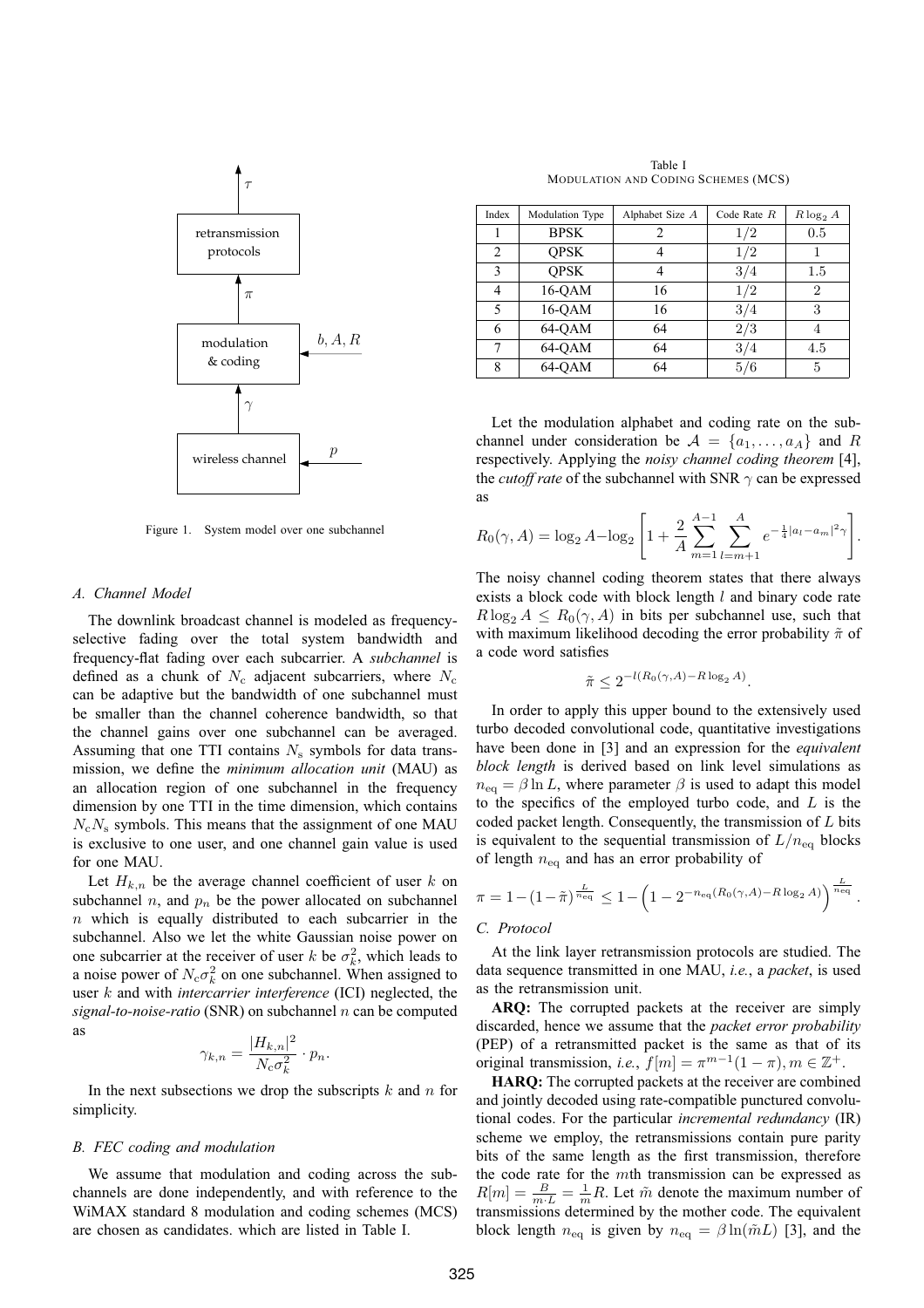PEP for the mth transmission can be approximated as

$$
\pi[M] = \pi^{(out)}, \pi[m] = 1, m = 1, \dots, M - 1,
$$

when  $R_0(\gamma)$  satisfies  $\frac{1}{M}R \log_2 A < R_0(\gamma) \leq \frac{1}{M-1}R \log_2 A$ .

The system parameters are summarized in Table II, including some of their notations and the values used for simulations.

| Table II                             |                      |                 |
|--------------------------------------|----------------------|-----------------|
| <b>SYSTEM PARAMETERS</b>             |                      |                 |
| Total bandwidth                      |                      | $10$ MHz        |
| Center frequency                     | $f_c$                | $2.5$ GHz       |
| FFT size                             | $\overline{C}$       | 1024            |
| Number of data subcarriers           | $N_{\rm d}$          |                 |
| Number of subchannels                | $\boldsymbol{N}$     |                 |
| Number of subcarriers per subchannel | $N_c$                |                 |
| Transmission Time Interval (TTI)     | Ŧт                   | $2 \text{ ms}$  |
| Number of data symbols per TTI       | $N_{\rm s}$          |                 |
| Round Trip Delay (RTD)               | $T_{\rm R}$          | $10 \text{ ms}$ |
| Maximum number of transmissions      | $\tilde{m}$          | 5               |
| Turbo code dependent parameter       | β                    | 32              |
| Outage probability                   | $\pi^{\text{(out)}}$ | 0.01            |

#### III. POWER-CONSTRAINED ENERGY MINIMIZATION PROBLEM

The energy consumption for the successful transmission of B information bits loaded on one MAU and the transmit power required for the current transmission are expressed as

$$
E = T_{\rm s} \cdot \left[ \frac{B}{R \log_2 A} \right] \cdot \gamma(B, A, R, M) \cdot \varphi,
$$
  
where 
$$
\varphi = \sum_{m=1}^{M} f[m] \left( \frac{\sigma^2}{|H|^2} + \frac{(m-1)\sigma^2}{|H|^2_{\text{avg}}} \right),
$$

$$
P = \left[ \left[ \frac{B}{R \log_2 A} \right] / N_s \right] \cdot \gamma(B, A, R, M) \cdot \frac{\sigma^2}{|H|^2},
$$

where  $\gamma(B, A, R, M)$  is the SNR required to transmit a packet of  $B$  information bits successfully within  $M$  transmissions using MCS  $(A, R)$ ,  $|H|^2$  and  $|H|^2$ <sub>avg</sub> are the instantaneous and average channel gains. We refer to the triple  $(A, R, M)$ as a *mode of operation* or an *operation mode* from here on. The set of all available modes of operations is denoted by  $\mathcal{M}.$ 

As  $\gamma(B, A, R, M)$  monotonically decreases with increasing M when  $B, A, R$  are fixed, transmit power P also decreases with more transmission trials. Yet it has been pointed out in [1] based on analysis and simulation results from [5], that to allow for more transmissions is energy inefficient in general. In fact, transmit power and energy consumption as defined are two conflicting, or competing objectives in the QoSconstrained resource allocation problem. As a result, letting the number of information bits to be transmitted to user  $k$  be  $b_k$ , the maximum latency time for the transmission be  $\tau_k^{(rq)}$ k and the total available transmit power at the BS be  $P_{\text{tot}}$ , we can formulate an energy consumption minimization problem under transmit power and QoS constraints as

$$
\min_{\mathbf{B}\in\mathcal{B},\mathbf{q}\in\mathcal{M}^N} \sum_{k=1}^K \sum_{n=1}^N \eta_{k,n} (B_{k,n}, \tau_k^{(\mathrm{rq})}, q_n)
$$
\ns.t. 
$$
\sum_{n=1}^N B_{k,n} = b_k, \quad k = 1, ..., K,
$$
\n
$$
\sum_{k=1}^K \sum_{n=1}^N \xi_{k,n} (B_{k,n}, \tau_k^{(\mathrm{rq})}, q_n) \le P_{\mathrm{tot}},
$$
\n(1)

where  $\eta_{k,n}(B_{k,n}, \tau_k^{(rq)})$  $\zeta_k^{\text{(rq)}}, q_n)$  and  $\xi_{k,n} (B_{k,n}, \tau_k^{\text{(rq)}})$  $\mathbf{q}_k^{(rq)}$ ,  $q_n$ ) are the energy consumption and transmit power required from user k on subchannel n given latency constraint  $\tau_k^{(rq)}$  when  $q_n$  is chosen as the mode of operation.  $\mathbf{B} \in \mathbb{Z}_{+,0}^{K \times N}$  represents the bit-loading matrix with its entry  $B_{k,n}$  as the number of information bits for the kth user loaded onto the nth subchannel. As the domain of bit-loading matrix  $B$ , set  $\mathcal{B} \subset \mathbb{Z}_{+,0}^{K \times N}$  represents the set of matrices that have only one nonzero entry in each of their columns. Explicitly, there are  $K$  bit-loading constraints and one transmit power constraint in (1).

Besides the well known combinatorial natured problem of assigning subchannels to users, (1) adds another degree of difficulty by optimizing the modes of operations on the subchannels at the same time, which is yet another combinatorial problem even with fixed subchannel assignment. We make the simplification that each MAU is fully loaded during the optimization based on observations from simulations [5]. Let the set of MCS transition points, *i.e.*, the turning points in the numbers of information bits that require a higher MCS level, be  $b^{(\text{red})}$ , and set  $\mathcal{B}^{(\text{red})} \subset \mathcal{B}$  have element matrices only taking values from  $\boldsymbol{b}^{\text{(red)}}$ . By restricting  $\boldsymbol{B} \in \mathcal{B}^{\text{(red)}}$  we simplify (1) to a tightened version of

$$
\min_{\mathbf{B} \in \mathcal{B}^{(\text{red})}, \mathbf{q} \in \mathcal{M}^N} \sum_{k=1}^K \sum_{n=1}^N \eta_{k,n} (B_{k,n}, \tau_k^{(\text{rq})}, q_n)
$$
\ns.t. 
$$
\sum_{n=1}^N B_{k,n} \ge b_k, \quad k = 1, ..., K,
$$
\n
$$
\sum_{k=1}^K \sum_{n=1}^N \xi_{k,n} (B_{k,n}, \tau_k^{(\text{rq})}, q_n) \le P_{\text{tot}},
$$
\n(2)

whose optimal value is an upper bound on that of (1).

#### IV. RESOURCE ALLOCATION ALGORITHM

In this section we first summarize the heuristic algorithm proposed in [1] which gives a suboptimal solution to (2), and then explain the adaptive subchannel size scheme and the compensation for residual CFO.

#### *A. Heuristic Algorithm*

The algorithm consists of the following main steps:

*1) Feasibility Exam:* First of all, the feasibility of (2) is put under test. Let  $P_{\text{min}}$  denote the optimal value of the transmit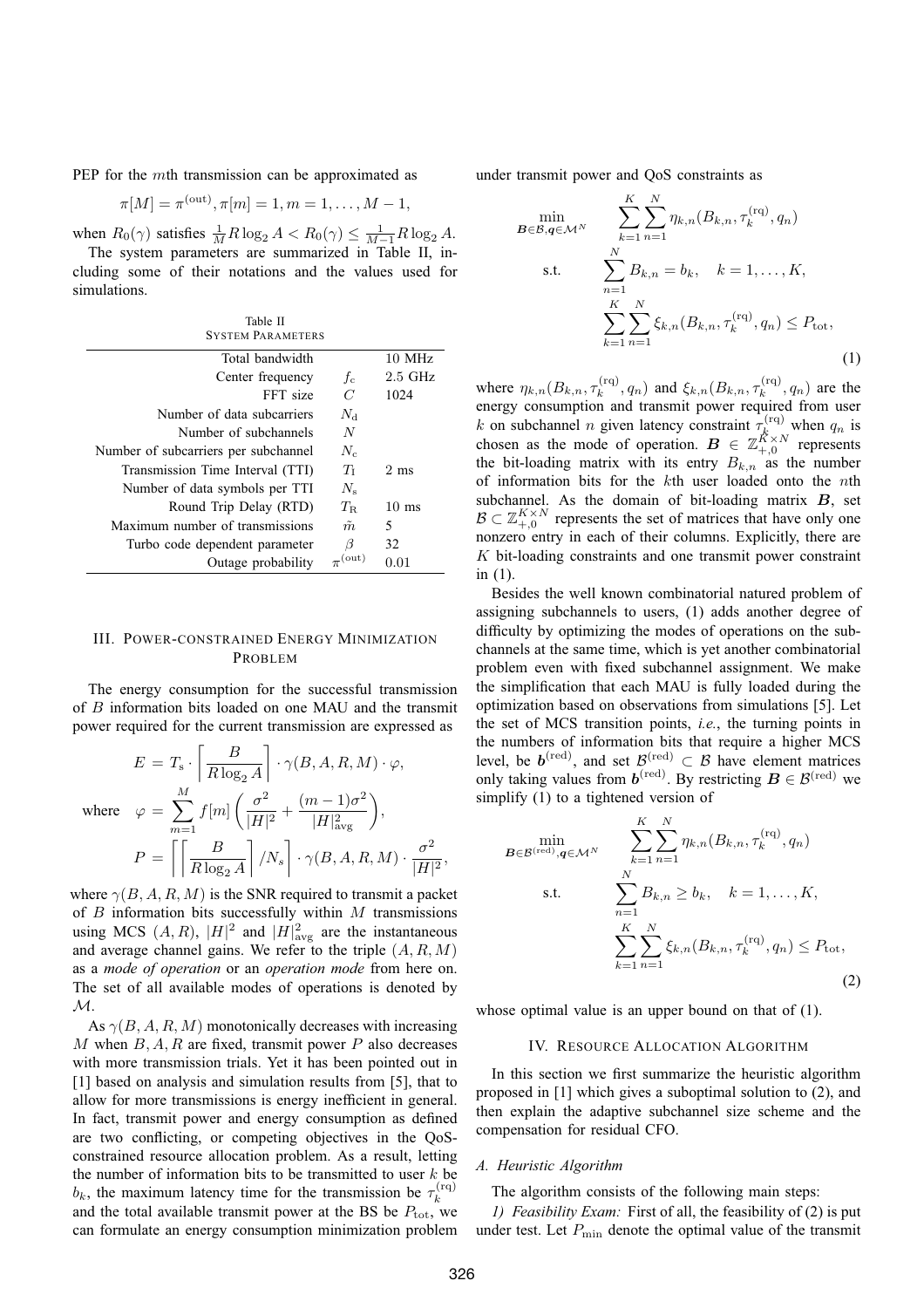power minimization problem

$$
\min_{\substack{B \in \mathcal{B}^{(\text{red})}, q \in \mathcal{M}^N \\ N}} \sum_{k=1}^K \sum_{n=1}^N \xi_{k,n}(B_{k,n}, \tau_k^{(\text{rq})}, q_n)
$$
\ns.t. 
$$
\sum_{n=1}^N B_{k,n} \ge b_k, \quad k = 1, ..., K.
$$
\n(3)

If  $P_{\text{min}} < P_{\text{tot}}$ , then (2) is feasible, and the solution obtained with (3) provides an upper bound on the optimal energy consumption. Otherwise we determine that (2) is infeasible. Regarding solving (3), two suboptimal algorithms are proposed in [6] and we employ the heuristic method here due to its lower complexity. By suboptimally taking  $P_{\text{min}}$  we tend to be pessimistic about the system performance.

*2) Determine the bit-loading matrix* B*:* Suboptimally, we replace the objective in (3) with energy times power values, *i.e.*,  $\eta \times \xi$ , and simply apply the same algorithm to obtain a bit-loading matrix B.

*3)* Choose the modes of operations: As for each  $B_{k,n} > 0$ , there could be a number of Pareto-efficient modes of operations, the problem of which mode of operation to choose needs to be solved with the obtained B. Let  $V_{\rm E}$ ,  $V_{\rm P} \in$  $\mathbb{R}^{\bar{m} \times N}_{+}$  be the matrices containing the energy consumption and transmit power of Pareto-efficient operation modes on each of the N subchannels, where  $\bar{m}$  is the largest number of efficient modes on one subchannel, and the extra entries for subchannels with less than  $\bar{m}$  efficient modes are set to infinity. The optimal selection of operation modes is given by the solution to problem

$$
\begin{array}{ll}\n\min_{\mathbf{X} \in \{0,1\}^{m \times N}} & \text{tr}(\mathbf{V}_{\mathbf{E}}^T \mathbf{X}) \\
\text{s.t.} & \text{tr}(\mathbf{V}_{\mathbf{P}}^T \mathbf{X}) \leq P_{\text{tot}}, \\
& \sum_{m=1}^{\bar{m}} X_{mn} = 1, \quad n = 1, \dots, N,\n\end{array} \tag{4}
$$

where  $X$  is the selection matrix. In order to turn (4) into a convex problem, we replace the constraint  $X_{mn} \in \{0,1\}$ with  $X_{mn} \in [0, 1]$  which actually makes (4) solvable with linear programming. If rounding up the fractional solution does not give a feasible solution to (4), adjustments on the selection can be done also based on the minimum  $\eta \times \xi$ value on each subchannel. Note that due to the replacement performed when determining  $B$ , (4) does not always have a feasible solution, in which case we would rely on the powerminimizing solution.

We have so far solved (2), and the solution obtained is feasible to (1). By cutting down the additionally loaded bits introduced with the coarse granularity of  $B_{k,n}$  the solution can be refined. The whole resource allocation procedure is summarized in Algorithm 1.

#### *B. Adaptive subchannel size*

As one subchannel can be assigned to at most one user, the number of subchannels is practically a hard limit on the number of users that the system could serve. However, the MAU's may be under utilized if the loaded packets are small. In other words, to fix the number of subchannels, or equivalently, to fix the size of each subchannel, is in general

| <b>Algorithm 1 Resource Allocation Algorithm</b> |  |  |
|--------------------------------------------------|--|--|
|                                                  |  |  |

Solve the power minimization problem  $(3)$ ; **if**  $P_{\text{min}} < P_{\text{tot}}$  **then** 

With the optimal bit-loading matrix  $B_1$ , select modes of operations on each subchannel;

**else**

Decide that (2) is infeasible and exit;

**end if**

Solve the power  $\times$  energy minimization problem and determine the bit-loading matrix  $B_2$ ;

Select modes of operations on each subchannel;

Choose from  $B_1$  and  $B_2$  the one with less energy consumption as the solution to  $(2)$ ;

For each user, cut the extra bits off on the subchannel with the largest energy reduction.

inefficient. Therefore, in order to better adapt to diverse traffic situations, we make the number of subcarriers that make up one subchannel, *i.e.*,  $N_c$ , also an optimization variable.

Beside the possibility to serve more users, the advantages of a small subchannel size also include having a finer frequency granularity and benefiting from multiuser diversity. On the other hand, a large subchannel size leads to more data symbols in one MAU which potentially provides a larger coding gain. Based on these observations, the optimal  $N_c$ should depend on the frequency selectivity of the channel and the QoS requirements. Note that in addition to the computational effort to find the optimal  $N_c$ , the performance gain of having  $N_c$  adaptive comes also at the cost of an extra overhead to inform the receiver the value of  $N_c$ .

Since the channel should be assumed constant over each MAU, the bandwidth of one subchannel can not exceed the coherence bandwidth of the multipath channel, *i.e.*,  $\Delta f \cdot N_c \leq$  $B^{(\text{coh})}$ , where  $\Delta f$  and  $B^{(\text{coh})}$  denote the subcarrier spacing and the coherence bandwidth of the channel respectively. On the other hand, it is usually unnecessary and impractical to have a very high frequency resolution which requires more iterations to find the optimum  $N_c$ . As a result, an appropriate interval for two consecutive candidate  $N_c$  values should be set, which mainly depends on the ratio between pilot subcarriers and data subcarriers. Then for each candidate  $N_c$ , the heuristic algorithm is executed and the optimal  $N_c$  can be found by comparing the minimum energy consumption.

#### *C. Compensation for interference induced by CFO*

The effects of CFO on CP-OFDM systems have been extensively studied in the literature, *e.g.*, [7]. In our recent work [8], we have analyzed the effects of CFO on FBMC systems, where the *root-raised cosine* (RRC) filter with rolloff factor 1 is chosen to be the prototype filter. We drop user index  $k$  in this section and use subscript  $c$  to index the subcarriers, which should be distinguished from subchannel index n. For both systems, we denote the normalized CFO as  $\varepsilon$  which is the CFO between the transmitter and the receiver with respect to the subcarrier spacing. In addition, we assume that there is also a phase offset  $\phi$  between the transmitter and the receiver, and the system is perfectly synchronized in the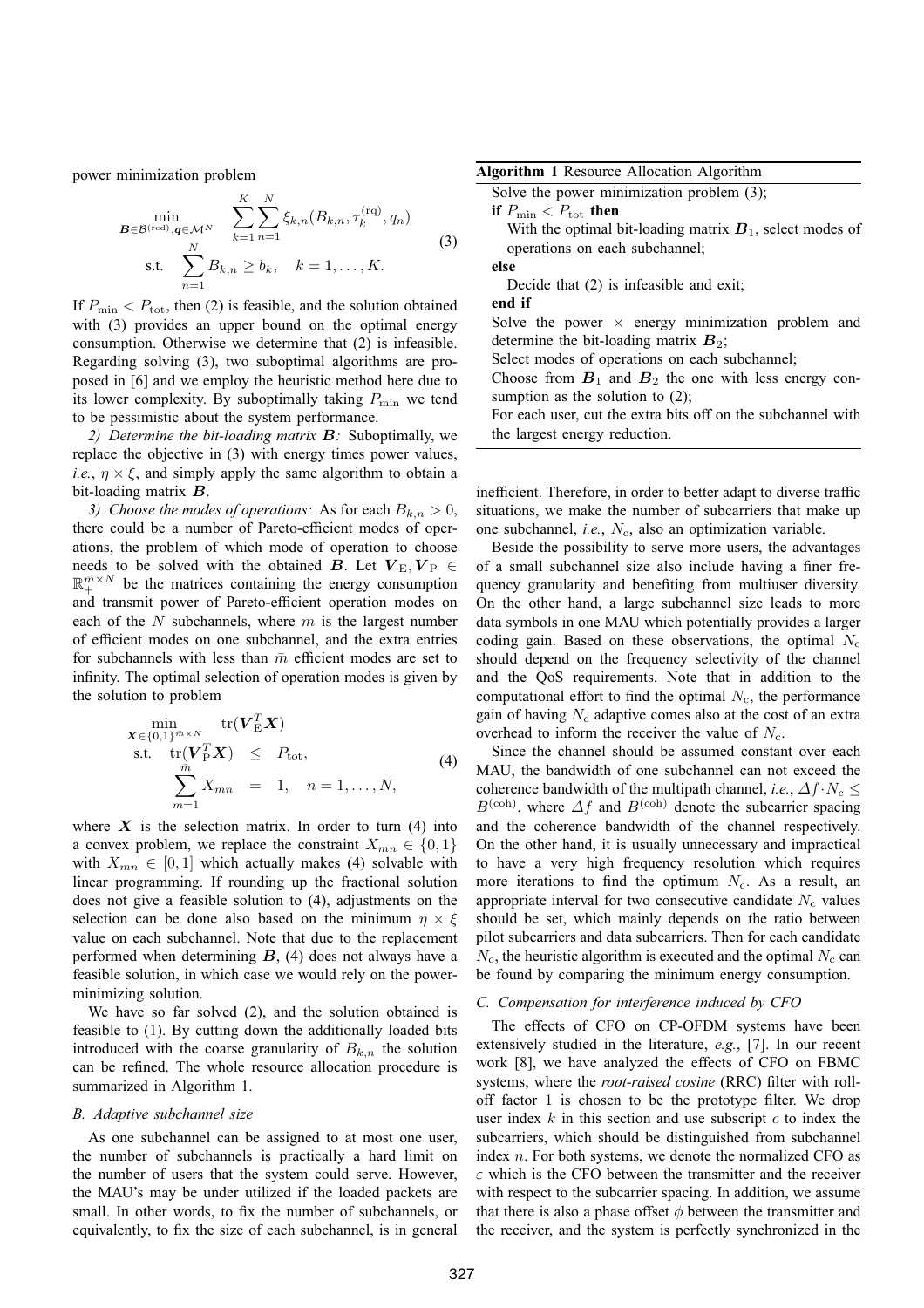time domain. Furthermore, we restrict  $\varepsilon$  to be in the range  $(-0.5, 0.5]$ , as the integer part of the frequency offset does not affect the *signal-to-interference-plus-noise ratio* (SINR).

For coherent demodulation at the receiver, the phase rotation should be estimated and we assume that it is perfectly compensated. Moreover, we assume that the data symbols transmitted, whether on different subcarriers or at different times, are all statistically independent from each other. Let the power allocated on subcarrier  $c$  be  $p_c$ . The SINR on subcarrier c in CP-OFDM system can be expressed as

$$
SINR_c(\varepsilon) = \frac{|\nu_C(\varepsilon, 0)|^2 |H_c|^2 p_c}{\sum_{\substack{c'=0 \ c' \neq c}}^{\infty} |\nu_C(\varepsilon, c' - c)|^2 |H_{c'}|^2 p_{c'} + \sigma^2}, \quad (5)
$$

where  $\nu_C(\varepsilon, c) = \frac{1}{C}$  $\frac{\sin(\pi(\varepsilon-c))}{\sin\frac{\pi(\varepsilon-c)}{C}}e^{j\pi\frac{(\varepsilon-c)(C-1)}{C}}$ .

Due to the infinite impulse response of the prototype filter used in the FBMC system, the CFO causes not only ICI but also ISI to the desired signal. The SINR of the lth symbol on subcarrier  $c$  in FBMC system is expressed as

$$
SINR_{c,l}(\varepsilon) = \frac{\alpha_c^2(\varepsilon, 0, 0)p_c}{\sum_{c'=0}^{C-1} \sum_{l'=-\infty}^{+\infty} \alpha_{c'}^2(\varepsilon, \Delta c, \Delta l)p_{c'} - \alpha_c^2(\varepsilon, 0, 0)p_c + \frac{\sigma^2}{|H_c|^2}},
$$
(6)

where  $\Delta c = c - c'$ ,  $\Delta l = l - l'$ , and

$$
\alpha_c(\varepsilon, \Delta c, \Delta l) \stackrel{\triangle}{=} \Re \left\{ e^{-j\frac{\pi}{2}(\Delta c + \Delta l)} e^{j\pi \Delta l (c - \varepsilon)} w(\varepsilon, \Delta c, \Delta l) \right\},
$$
  

$$
w(\varepsilon, \Delta c, \Delta l) \stackrel{\triangle}{=} \int_{-\infty}^{+\infty} e^{j\pi \Delta l T f} H_{\text{RRC}}(f - \frac{\varepsilon - \Delta c}{T}) H_{\text{RRC}}(f) df
$$

in which  $H<sub>RRC</sub>$  denotes the frequency response of the prototype filter. Here it is assumed that the power allocation stays constant in time, which is reasonable because the weight factor  $\alpha(\varepsilon, \Delta c, \Delta l)$  approaches 0 very fast with increasing  $\Delta l$ , which means the influence of symbols that are not close to the one of interest is negligible.

With the aid of pilot symbols, the receiver estimates and compensates for the CFO. However, this compensation could be imperfect even in the downlink, and the system should be able to live with the residual CFO. The bit-loading matrix and the vector of operation modes now give  $N$  required SINR values instead of N required SNR, which has a general form of

$$
\gamma_c^{\rm (rq)}=\frac{a_{c,c}p_c}{\sum_{c'\neq c}a_{c,c'}p_{c'}+\sigma^2},
$$

where  $a_{c,c'}$  are nonnegative scalers. Stacking all C equations we have a set of linear equations the solution of which gives the power allocation that is able to achieve all required SINR values on every subcarrier, *i.e.*,

$$
\mathbf{p} = \sigma^2.
$$
\n
$$
\begin{bmatrix}\na_{0,0} & -a_{0,1} & \cdots & -a_{0,C-1} \\
-a_{1,0} & a_{1,1} & \cdots & -a_{1,C-1} \\
\vdots & \vdots & \ddots & \vdots \\
-a_{C-1,0} & -a_{C-1,1} & \cdots & a_{C-1,C-1}\n\end{bmatrix}^{-1} \begin{bmatrix}\n\gamma_0^{(rq)} \\
\gamma_1^{(rq)} \\
\vdots \\
\gamma_{C-1}^{(rq)}\n\end{bmatrix}.
$$

Note that the worst case residual CFO is assumed at the transmitter. When determining the bit-loading matrix, the impact of a potential residual CFO is neglected, yet when the modes of operations are selected, the CFO has to be compensated for each obtained mode vector to make sure that the power constraint is not violated.

## V. SIMULATION RESULTS

For simulations, 10 users with their QoS requirements listed in Table III are assumed. Two test scenarios are simulated under 1000 independent channel realizations, where  $P_{\text{tot}}$  are set to 44 dBm and 50 dBm respectively. Due to the less out-of-band emission and the absence of CP, the FBMC system can employ more subcarriers (5% more than CP-OFDM is assumed) and more symbols per TTI (12.5% more than CP-OFDM is assumed which is a common fraction of CP to the number of data samples) for data transmission. The difference in the two systems are listed in Table IV. We model the wireless channel as a frequency-selective fading channel consisting of 6 independent Rayleigh multipaths with an exponentially decaying power profile where the delay spread is  $1 \mu s$ . The path loss in dB is computed as  $PL(d) = 140.6 + 35.0 \log_{10} d$  following the COST-Hata model, where  $d$  is the distance between MS and BS in km, and all receiver noise levels are −174 dBm/Hz. The worst case residual CFO is set to 2% of the subcarrier spacing, *i.e.*,  $\varepsilon = 0.02$ .

Table III QOS REQUIREMENTS OF 10 USERS FOR SIMULATIONS

| User $k$ | $b_k$ / bytes | (rq)<br>$\prime$ ms |
|----------|---------------|---------------------|
|          |               |                     |
| 10       |               |                     |

Table IV DIFFERENCE IN SYSTEM PARAMETERS

| Number of data subcarriers in CP-OFDM     | $N_{\rm d}$ | 720 |
|-------------------------------------------|-------------|-----|
| Number of data subcarriers in FBMC        | $N_A$       | 756 |
| Number of data symbols per TTI in CP-OFDM | $N_{\rm e}$ | 16  |
| Number of data symbols per TTI in FBMC    |             | 18  |

Fig. 2 shows the cumulative distributions of the minimum energy consumption in CP-OFDM and FBMC systems to fulfill the QoS requirements respectively. In Fig. 2(a) where ARQ protocol is employed, the FBMC system has the outage ratio of 12% and 87% corresponding to transmit power constraints of 50 dBm and 44 dBm, whereas the ratios for CP-OFDM system are 27% and 94%. In Fig. 2(b) where HARQ protocol is employed, both systems are able to constantly provide satisfactory QoS with the power constraint  $P_{\text{tot}} = 50$ dBm, while the more strict constraint  $P_{\text{tot}} = 44$  dBm forces the FBMC and the CP-OFDM system to present an outage ratio of 0.4% and 1.3% respectively. Besides, averaged over all feasible cases, the FBMC system takes the advantage of consuming 7.4% and 6.7% less energy for the two constraints as compared to the CP-OFDM system.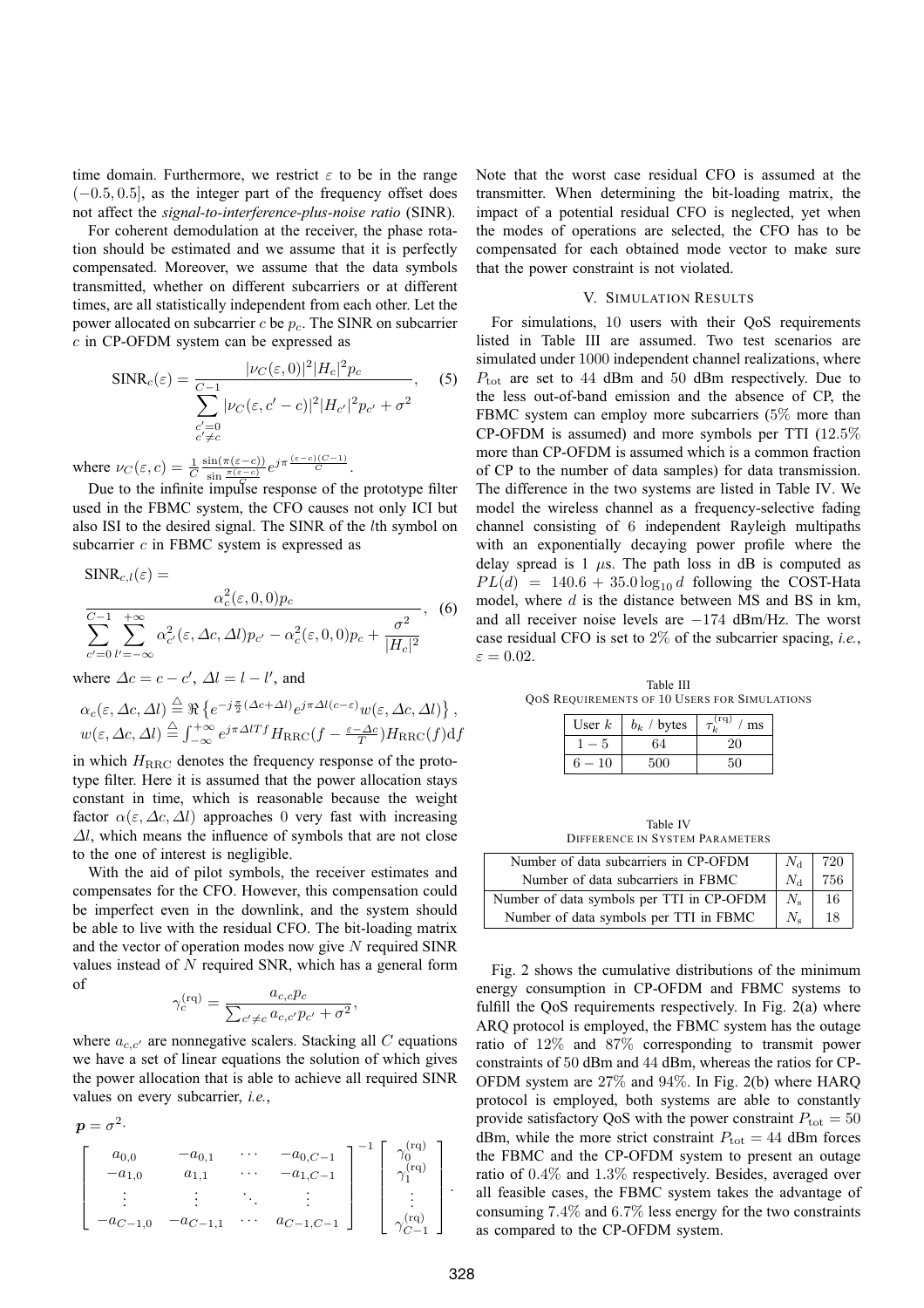

(b) CDF of energy consumption with HARQ protocol

Figure 2. CDF of energy consumption



**REFERENCES** 

- [1] Q. Bai and J. A. Nossek, *On Energy Efficient Cross-layer Assisted Resource Allocation in Multiuser Multicarrier Systems*, IEEE 20th International Symposium on Personal, Indoor and Mobile Radio Communications (PIMRC 2009), Sept. 2009.
- [2] D. Waldhauser, *Multicarrier Systems Based on Filter Banks*, doctoral dissertation, ISBN 978-3-8322-8520-3.
- [3] B. Zerlin, M. T. Ivrlač, W. Utschick, J. A. Nossek, I. Viering and A. Klein, *Joint optimization of radio parameters in HSDPA*, in IEEE 61st Vehicular Technology Conference VTC 2005-Spring, vol. 1, pp. 295- 299.



0 1 2 3 4 5 6 Number of transmissions

 $0.1$  $0.2$ 0.3  $0.4$  $0.5$  $0.\overline{6}$  $0.7$  $0.8$ 0.9 1

Ratio of occurrence

Ratio of occurrence

(a) Distribution of modes of operations chosen for user 10

HARQ, CP−OFDM,  $P_{\text{tot}} = 50$  dBm HARQ, CP−OFDM,  $P_{\text{tot}}$  = 44 dBm HARQ, FBMC,  $P_{\text{tot}} = 50$  dBm HARQ, FBMC,  $P_{tot} = 44$  dBm



Figure 3. Distributions of optimum modes of operation and subchannel size

The distribution of numbers of transmissions chosen for a user allowing for 5 transmissions are drawn in Fig. 3(a), with HARQ employed. Due to its more efficient usage of resources, the FBMC system chooses more often to operate with few transmission trials, especially when the transmit power constraint is relatively loose. The CP-OFDM system on the other hand, has to go for more transmissions and sacrifice energy efficiency until the transmit power available is sufficient for the current transmission. Fig. 3(b) illustrates the distribution of the optimum subchannel size in both systems, where it can be seen that when the transmit power constraint is crucial to the system, larger subchannel sizes are preferred to small ones, such that the advantage of larger coding gains can be taken.

## VI. CONCLUSION

At the downlink transmitter with a multicarrier infrastructure, a QoS and transmit power constrained energy minimization problem is formulated based on studies on the trade-off between energy consumption and transmit power, which is